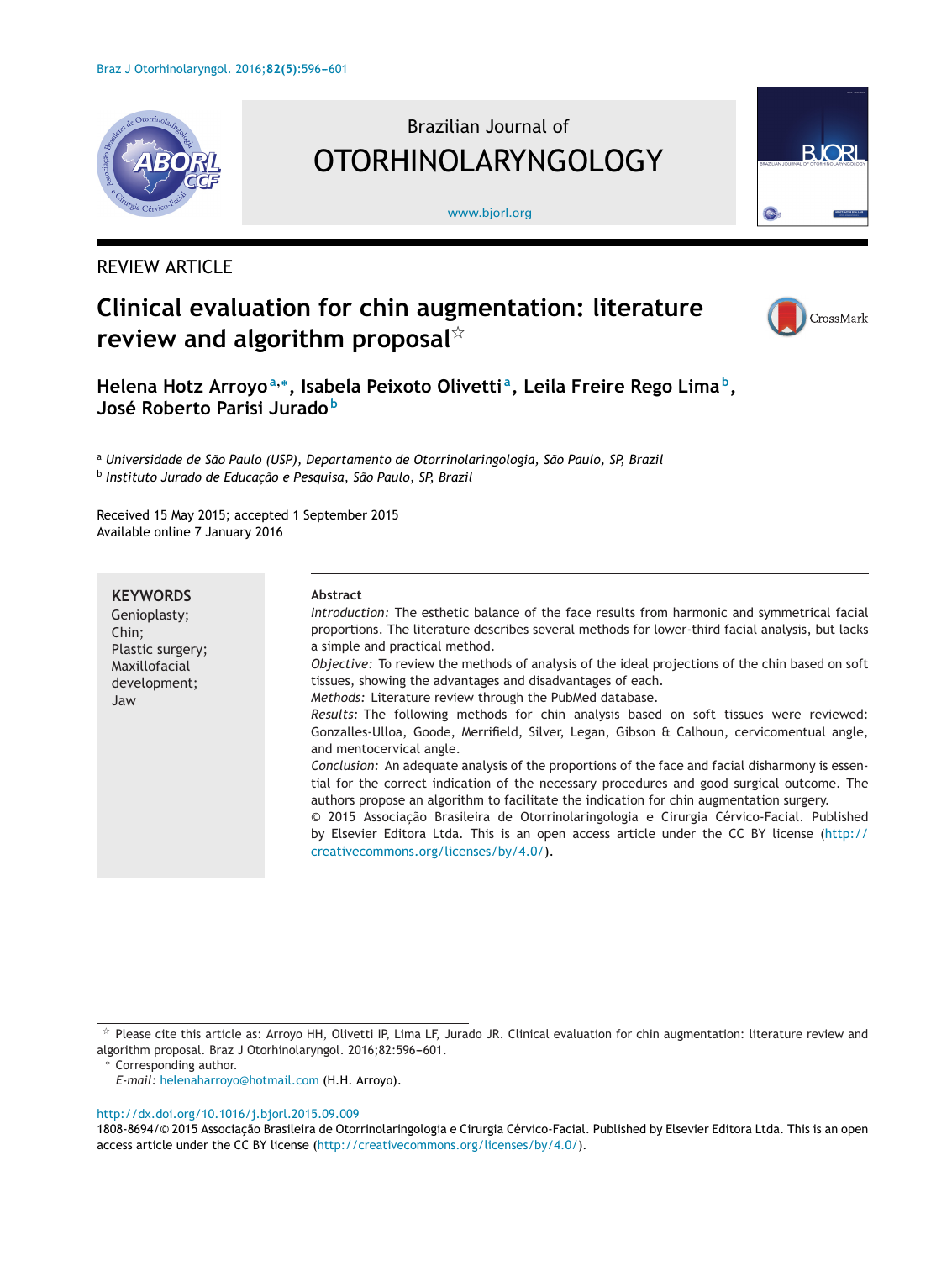**PALAVRAS-CHAVE** Mentoplastia; Queixo; Cirurgia plástica; Desenvolvimento maxilo-facial; Mandíbula

#### **Avaliac¸ão clínica para avanc¸o de mento: revisão da literatura e proposta de um algoritmo**

#### **Resumo**

*Introducão:* O equilíbrio estético da face resulta de proporcões faciais harmônicas e simétricas. A literatura descreve vários métodos de análise do terco inferior da face, mas carece de um método simples e prático.

*Objetivo:* Revisar os métodos de análise da projeção ideal do mento baseadas em tecidos moles, mostrando as vantagens e desvantagens de cada um.

*Método:* Revisão da literatura através da base de dados Pubmed.

*Resultados:* Os seguintes métodos para análise do mento baseada em partes moles são revisados: Gonzalles-Ulloa, Goode, Merrifield, Silver, Legan, Gibson & Calhoun, ângulo cervicomentual e ângulo mentocervical.

*Conclusão:* A análise adequada das proporções da face e desarmonia facial faz-se essencial para a correta indicação dos procedimentos necessários e bom resultado cirúrgico. Propomos um algoritmo para facilitar indicação de avanço de mento.

 $© 2015 Associação Brasileira de Otorrinolaringologia e Cirurgia Cérvico-Facial. Publicado$ por Elsevier Editora Ltda. Este é um artigo Open Access sob uma licença CC BY ([http://](http://creativecommons.org/licenses/by/4.0/) [creativecommons.org/licenses/by/4.0/](http://creativecommons.org/licenses/by/4.0/)).

#### **Introduction**

Facial harmony has been studied for centuries; by the ancient Greek philosophers who tried to uncover the beauty of the elements, by the Egyptian sculptors with their complex facial harmony, and by the Renaissance artists, such as Michelangelo and Leonardo Da Vinci, who sought concrete measures for facial proportions. $1,2$  These legacies have contributed to our current knowledge of applied facial esthetics. Surgeons must know the ideal proportions of the face to correctly indicate procedures to their patients, as an incorrect analysis leads to inappropriate conclusions.  $2,3$ 

The mid-third, especially the nose, receives greater attention as it is the most prominent part of the face. On the other hand, the lower third should be taken into account, since a small or retracted chin results in facial disharmony, especially when analyzing the profile.<sup>[3](#page-5-0)</sup> Such disproportion can cause the patient to misinterpret the nose projection, believing it to be larger than it actually is, and to seek a rhinoplasty procedure to repair the facial disharmony.<sup>[4,5](#page-5-0)</sup> It is the responsibility of the surgeons to esthetically evaluate the face as a whole, analyzing the facial proportions and to decide what procedure or procedures can benefit their patients.[3,6,7](#page-5-0)

In this context, the lower third (lips and chin) should not be overlooked, as it can have a significant impact on the profile, postoperatively.<sup>[7](#page-5-0)</sup> The initial evaluation of the lower third of the face must identify a retropositioned chin and rule out mandibular dimorphism  $-$  such as micrognathia (vertical and horizontal mandibular hypoplasia) and retrognathia (retracted mandible relative to the maxilla)  $-$  that are associated with dental occlusion abnormalities, most commonly Angle class II dental malocclusion. These cases require cephalometric analysis for possible programming of orthognathic surgery.<sup>[8](#page-5-0)</sup>

Patients with such deformities who refuse more extensive procedures may be submitted to chin augmentation; however, they should be aware of its limitations in improv-ing facial profile and occlusion.<sup>[3,7,9](#page-5-0)</sup> Nonetheless, it is not unusual for candidates for chin augmentation to have underdevelopment of the mandibular symphysis (horizontal microgenia - the presence of normal vertical height, with retracted bone portion), but with normal occlusion (Angle class I). These patients may benefit from this procedure alone.<sup>[8,9](#page-5-0)</sup>

There are several described methods to analyze the ideal chin projection based on soft tissue, each with its particularities, but none of them complete or ideal. $<sup>7</sup>$  $<sup>7</sup>$  $<sup>7</sup>$  This article</sup> aims to systematically review such methods, showing the advantages and disadvantages of each method in a simple and practical manner. Subsequently, the authors propose a clinical evaluation algorithm for chin augmentation indication.

#### **Methods**

A literature review was conducted using the PubMed database, from 1992 to April 2015. The authors selected articles in English and Spanish related to clinical evaluation for chin augmentation using the following words: analysis and augmentation mentoplasty (four articles), clinical analysis and genioplasty (22 articles), clinical analysis and chin augmentation (21 articles), chin position and profile analysis (46 articles).

This review included only articles that mentioned the methods used to analyze the lower third of the adult face based on photographic documentation of patients (19 articles). It excluded those that exclusively discussed cephalometric analysis through radiography; discussions on Angle class III; analyses of patients with sleep apnea or malformations; articles related to dental extractions and orthodontic devices; evaluations through computed tomography; ethnic studies or studies in children; and descriptions of surgical techniques.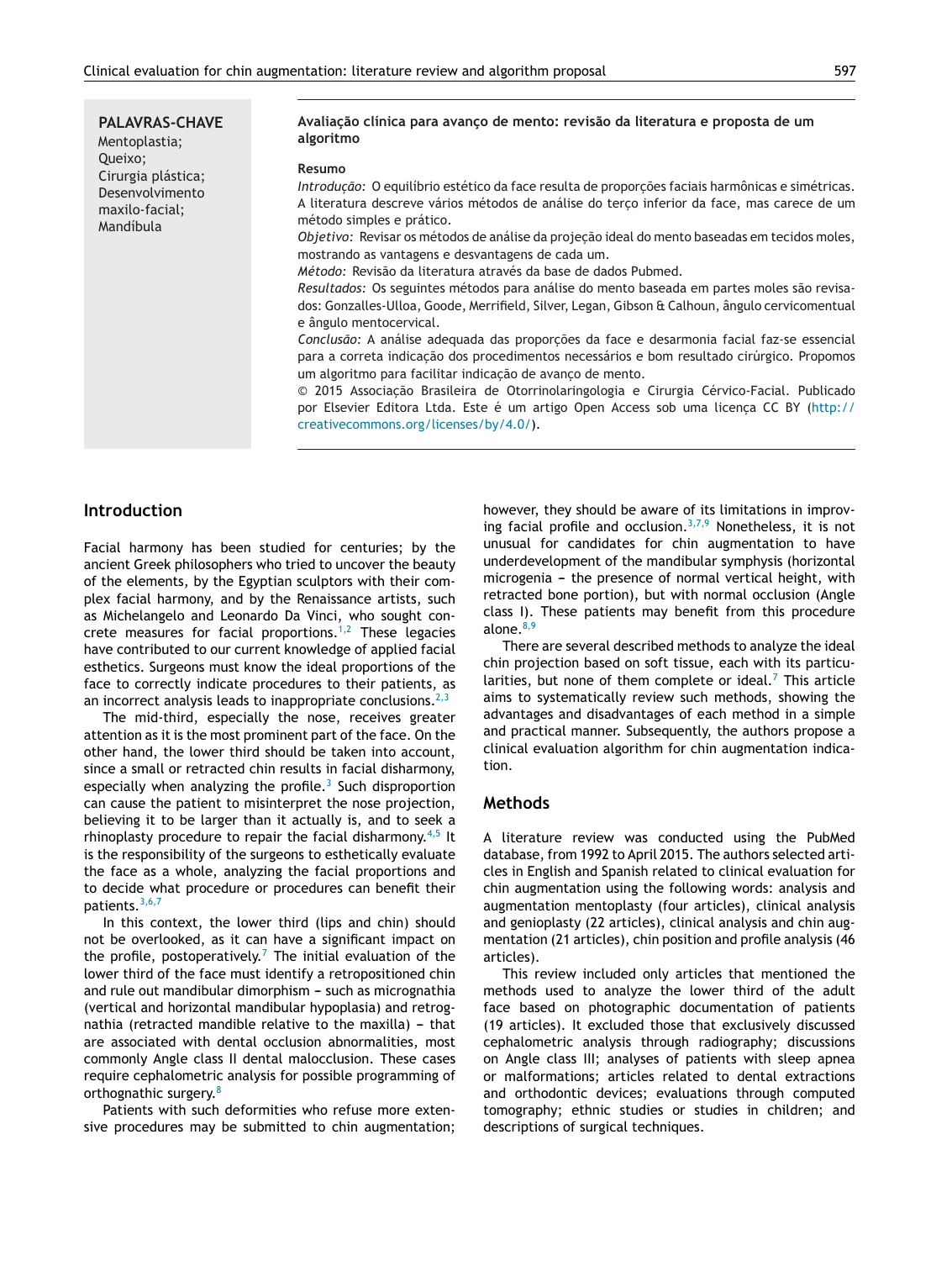

**Figure 1** A, Gonzalles-Ulloa; B, Goode; C, Merrifield; D, Silver.



**Figure 2** A, Legan; B, Gibson & Calhoun; C, Cervicomental angle; D, Mentocervical angle.

Subsequently, the lists of references of the selected articles were analyzed and the most significant were included in the review, especially those of a historical nature, even dated prior to 1992.

### **Results**

The most relevant methods for the analysis of facial proportion based on soft tissues, and thus, through photographs, are reviewed below.

Gonzallez-Ulloa traced a line perpendicular to the horizontal line of Frankfort and tangential to the nasion (point of deepest nasal root depression, in the midline), called the zero meridian (Fig. 1A). He proposed that, in a face with ideal proportions, the pogonion (the most prominent point of the chin) should be on that line or immediately posterior to it. He classified chin retropositioning as grade I, less than 1 cm posterior to the meridian, grade II between 1 and 2 cm, and grade III more than 2 cm.<sup>[1](#page-5-0)</sup>

Goode traced a line perpendicular to the horizontal line of Frankfort passing through the alar groove (Fig. 1B). This method proposes that the pogonion must be on that line or immediately posterior to it.  $10$ 

Merrifield's Z angle is formed at the lower intersection between the horizontal line of Frankfort and another traced between the pogonion and the most protruding region of the lips (Fig. 1C). Its ideal value must be between 75◦ and 85◦  $(80° \pm 5°).$ <sup>[11](#page-5-0)</sup>

In the method proposed by Silver, a line is traced perpendicular to the horizontal line of Frankfort tangential to the border of the mucocutaneous transition of the lower lip (Fig. 1D). The pogonion must be in this line or up to 2 mm behind – as preferred in women (Fig. 1).<sup>[7](#page-5-0)</sup>

Legan proposed an ''ideal'' angle to evaluate facial convexity. Legan's angle is measured between a line traced from the glabella to the subnasal point and another from the subnasal point to the pogonion (Fig. 2A). An optimal value of 12◦ is suggested, which may vary from 8◦ to 16◦.[7,10,12](#page-5-0)

The inferior face triangle was proposed by Gibson & Calhoun (Fig. 2B). It is defined by three points: the tragus (T), the subnasal point (S), and the point of chin definition (C). Point C is the intersection of an arc centered in T that is tangential to the chin. The SC line and the T angle reflect the height of the lower third of the face. It proposes as ideal measures a TC/TS ratio of 1.15 to 1.19 and the angle S from 88◦ to 93◦.[10](#page-5-0)

The cervicomental angle (CMA) is formed by a line that is tangential to the submental point - from the chin to the subcervical region – and another tangential to the neck at the subcervical region intersection - the lowest point between the submental area and the neck (Fig. 2C). The ideal CMA is described as 121° for men and 126° for women.<sup>[3](#page-5-0)</sup>

The mentocervical angle (MCA) has two definitions. According to Lehmann, the MCA is determined by a line from the nasal tip to the pogonion that crosses the line that is tangential to the submental point, with normal values varying from 110◦ to 120◦. Powell and Humphreys defined the MCA as a line intersection from the glabella to the pogonion with another tangential to the submental area (starting from the subcervical region). Thus, the MCA includes analysis of the nasal tip, neck position, and chin projection (Fig. 2D). This angle increases with the increase in nasal projection and *vice versa*[.3](#page-5-0)

#### **Discussion**

The photographic analysis of a patient's profile has limitations regarding the understanding of the craniofacial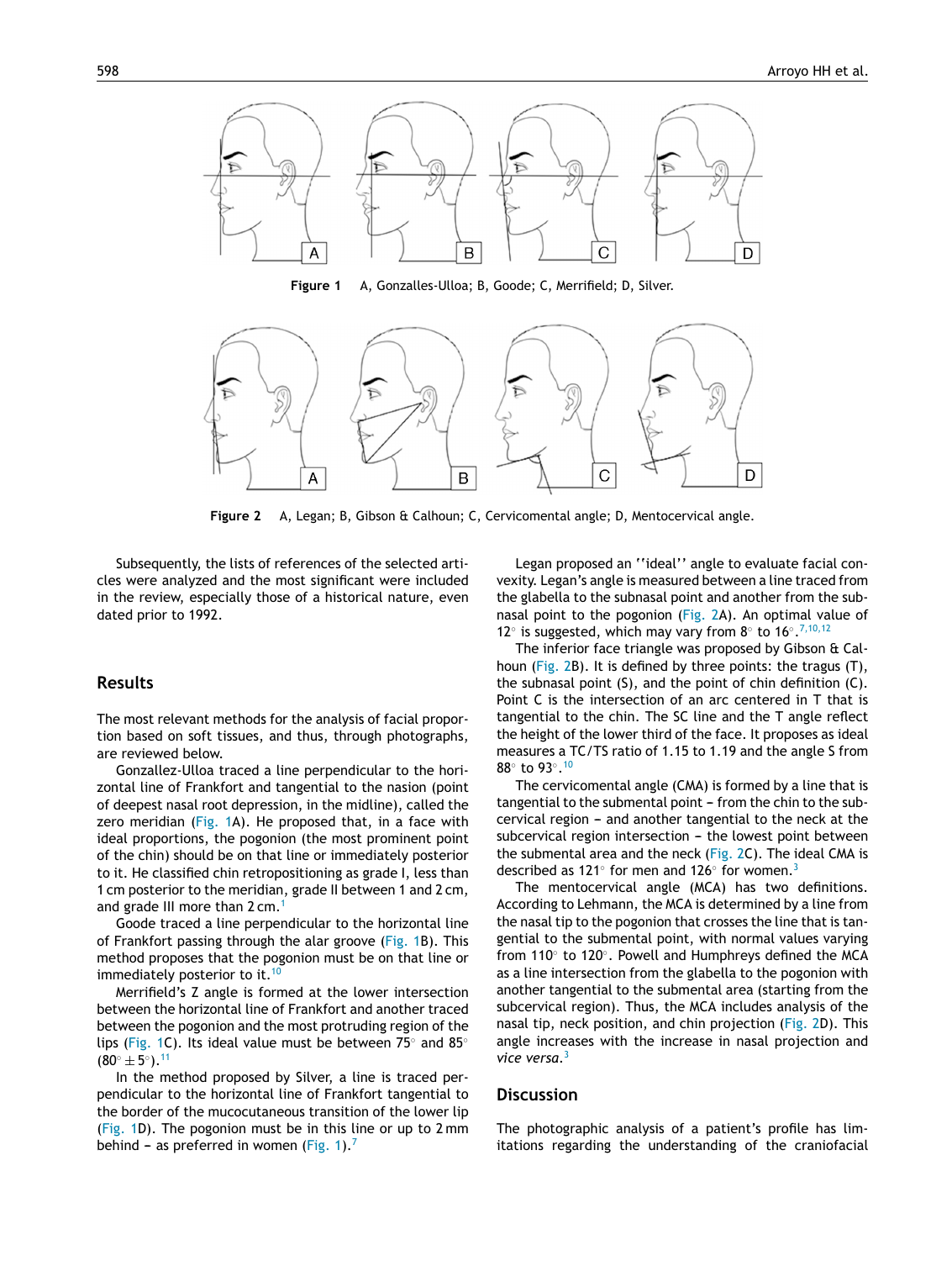| Table 1 | Comparison of the main methods for chin position analysis. |  |  |
|---------|------------------------------------------------------------|--|--|
|         |                                                            |  |  |

<span id="page-3-0"></span>

| Method of analysis                  | Description                                                                                                                        | <b>Ideal values</b>                                                         | Advantages                                                                    | Disadvantages                                                                   |
|-------------------------------------|------------------------------------------------------------------------------------------------------------------------------------|-----------------------------------------------------------------------------|-------------------------------------------------------------------------------|---------------------------------------------------------------------------------|
| Gonzalles-Ulloa - zero meridian     | Line perpendicular to Frankfort<br>line passing through the nasion                                                                 | Pogonion in line or<br>right posterior to it                                | Simple                                                                        | Depends on the<br>Frankfort line; varies<br>with nasion                         |
| Goode - perpendicular alar          | Line perpendicular to Frankfort<br>line going through the alar groove                                                              | Pogonion in line or<br>right posterior to it                                | Simple                                                                        | Modified with the size<br>of the alar base;<br>depends on the<br>Frankfort line |
| Merrifield angle Z                  | Angle between the line of<br>Frankfort and a line drawn<br>between the pogonion and most<br>protuberant lip region                 | Between 75° and 85°                                                         | Analysis based on soft<br>tissues                                             | Depends on the<br>Frankfort line                                                |
| Legan - angle of facial convexity   | Angle formed between the line<br>from the glabella to the subnasal<br>point and another from the<br>subnasal point to the pogonion | Between $8^\circ$ and $16^\circ$ -<br>ideally 12°                           | Analysis based on soft<br>tissues                                             | Modified with<br>maxillary hypoplasia                                           |
| Facial triangle of Gibson & Calhoun | Triangle formed between the<br>tragus (T), the subnasal point (S)<br>and the point of chin definition (C)                          | TC/TS from 1.15 to<br>1.19 and the S angle<br>from $88^\circ$ to $93^\circ$ | Analysis based on soft<br>tissues                                             | Requires calculations                                                           |
| Silver                              | Line perpendicular to the<br>Frankfort line, tangential to the<br>mucocutaneous transition of the<br>lower lip                     | Pogonion in line or<br>2 mm behind                                          | Simple                                                                        | Very comprehensive;<br>depends on the<br>Frankfort line                         |
| Cervicomental angle                 | One submental line and one that<br>is tangential to the neck at the<br>subcervical region intersection                             | $121^\circ - \sigma$<br>$126^\circ - 9$                                     | Analysis based on soft<br>tissues                                             | It is modified with the<br>subcutaneous neck<br>tissue                          |
| Mentocervical angle                 | From the nasal tip to the<br>pogonion, crossing the submental<br>line                                                              | $110^{\circ} - 120^{\circ}$                                                 | Integrates the nasal<br>tip analysis, neck<br>position and chin<br>projection | It is modified with the<br>nasal tip                                            |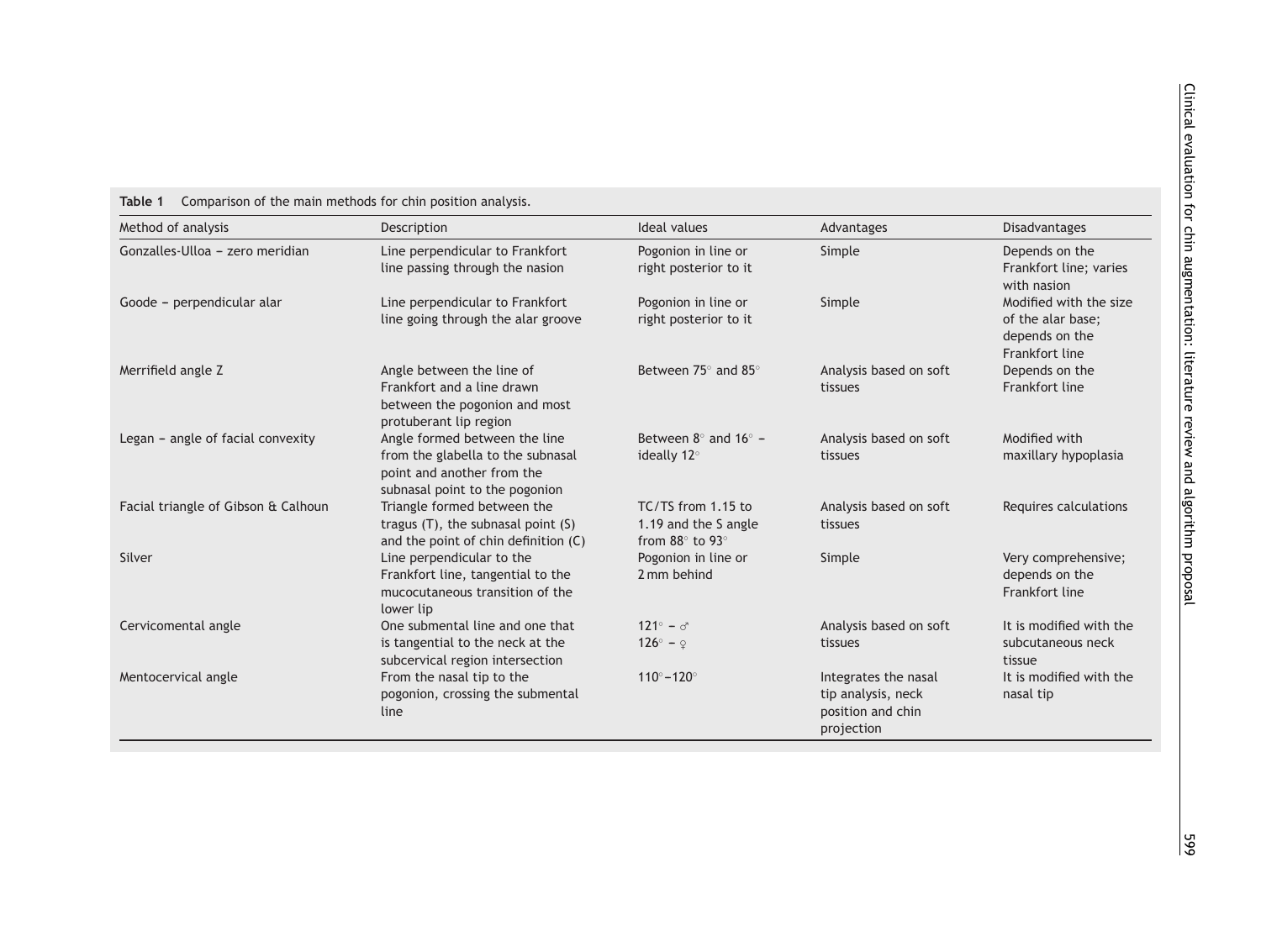<span id="page-4-0"></span>morphology, as the correlation between soft tissues and bony parts are not proportional, and soft tissue growth is practically independent of skeletal development.<sup>[11](#page-5-0)</sup> Additionally, some variables are difficult to measure statically, in two dimensions. For instance, the evaluation of the laterolateral diameter of the chin and analysis of facial harmony in the frontal view are hindered, as well as the dynamic smile view. In the future, three-dimensional analysis and videographies will become more accessible and will be very useful. At the moment, the cost is still a major barrier to these methods, and photographic analysis remains very useful, simple, and practical, as it is inexpensive, does not expose the patient to radiation, and allows good assessment of structures.<sup>[3,13,14](#page-5-0)</sup>

Of the analyzed methods, four of them (zero meridian of Gonzalles-Ulloa, Goode's technique, Merrifield's Z angle, and Silver's technique) use the horizontal line of Frankfort, traced from the upper border of the external auditory canal to the inferior orbital rim. However, the photographic analysis cannot precisely determine the inferior orbital rim, as it is a bone reference point. Gonzalez-Ulloa suggests that, to attain the identification of the Frankfort line, the change of light that usually appears between the lower eyelid and the cheek should be used as a parameter ([Table](#page-3-0) [1](#page-5-0)).<sup>1</sup> Thus, the use of these methods in photographic analysis can lead to inaccuracies and interobserver variations. The authors therefore suggest applying these methods when the inferior orbital rim is easily identified in the photograph or by direct patient analysis.

Ahmed et al. evaluated the difference between four chin assessment methods - Silver, Gonzalles-Ulloa, Legan, and Merrifield - by analyzing 100 photos of patients undergoing rhinoplasty. They found that, depending on the method of analysis, the number of patients with microgenia ranged from 17% to 62% of men and 42% to 81% of women. The most conservative method was Legan's method (17% of men and 42% of women), whereas the one that included the most patients with microgenia was Silver's method (62% of men and 81% of women). In total, 21% and 58% of men and women, respectively, were included in three or more criteria.[7](#page-5-0)

One should bear in mind that, if the analysis of the chin position points to its retropositioning, a cephalometric



**Figure 3** Rickett's E-line.



Analysis of the chin vertical height

Surgeon's experience/available techniques

Patient's expectation/regional aspects

assessment to rule out mandibular dimorphism must be performed.

In general, chin augmentation is attained through genioplasty techniques (with increase in the vertical or horizontal plane or both); fillers (homologous and autologous), or allo-plastic implants (with higher gain in the horizontal plane).<sup>[6](#page-5-0)</sup> Therefore, the assessment of the vertical height of the chin and position of the lower lip complement the profile analysis and assist in the choice of technique.  $4,15,16$ 

One method to assess the chin vertical height determines the ratio between the distances from the subnasal pointupper lip and chin-lower lip, which should be 1:2. $6,7$  The position of the lips in relation to the nose and chin was described by Ricketts through the E-line, which is traced from the highest point of the nasal tip (pronasali) to the most prominent portion of the chin (pogonion).<sup>[6,17](#page-5-0)</sup> The Epass line should be at 4 mm from the upper lip and at 2 mm from the lower lip (Fig. 3).<sup>[18](#page-5-0)</sup>



**Figure 4** Algorithm for chin augmentation indication.